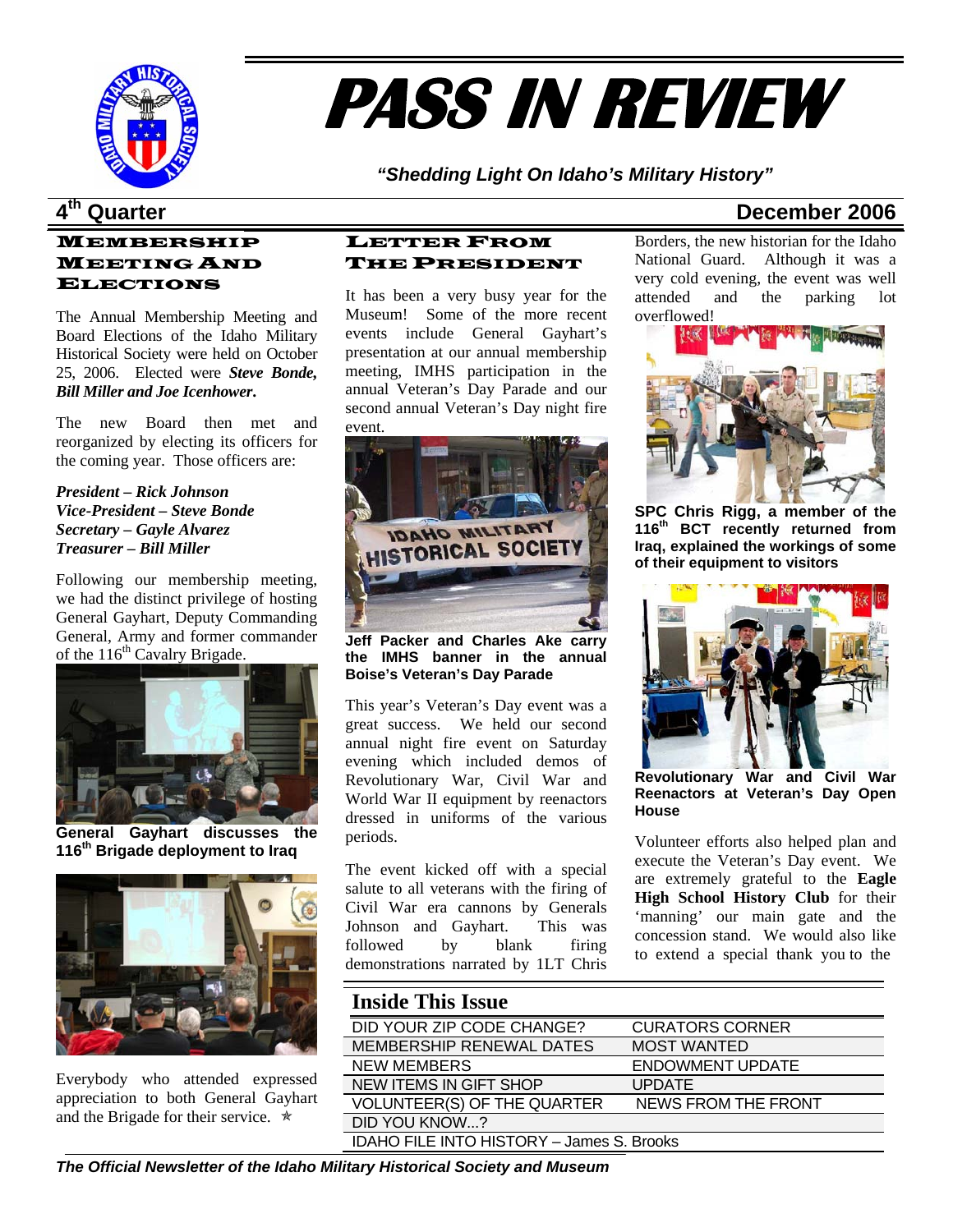# **PASS IN REVIEW** *December 2006* **-2-**

**Gem State Young Marines** who provided parking and assistance.



**Members of the Eagle High History Club at Veteran's Day Open house**

Also joining us were local authors **Bill Heath** who was on hand to autograph copies of his book *The 148th Field Artillery Story World War II* and **Stephanie Hanson**, who was on hand to autograph copies of her book *A Corpsman's Legacy.* 



**Stephanie Hanson autographs a copy of her book,** *A Corpsman's Legacy* **at the Veteran's Day Open house** 



**Members of The Sleekit Beasties Bag Pipe Band performing at the Veteran's Day Open House** 

Also joining us were members of The **Sleekit Beasties Bag Pipe** Band who provided musical numbers for those in attendance and the **Idaho Automatic** 

**Weapons Collectors** who set up an exhibit on some of the weaponry that has been in use over the years.



**Idaho Automatic Weapons Collectors Association also joined us** 

As we go to press, our planning committee is putting the finishing touches on our calendar of events for 2007. As they become available they will be posted on our webpage. We will also make periodic announcements as we have in the past via e-mail.

If you would like to receive these and be on our e-mail distribution list, make sure Gayle has your e-mail address. Hers is [gayle.alvarez@idbois.ang.af.mil](mailto:gayle.alvarez@idbois.ang.af.mil). We hate e-spam as much as you do and we DO NOT sell or distribute our members and volunteers e-mail addresses to other individuals or organizations.

I would personally like to thank each and every one of your for your support this past year and wish everybody a Merry Christmas and Happy New Year.

 *-Rick Johnson* 

### DID YOUR ZIP CODE RECENTLY CHANGE?

 $\equiv$ <sup> $\blacksquare$ </sup> If you live in Meridian, **Idaho, your Zip Code may have recently changed from 83642 to 83646.** If yours did, please contact Gayle and let her know. The Meridian Post Office will only honor your previous Zip code for a limited time.  $\star$ 

### CURATORS CORNER

Lately, one question I have been asking myself is "Where did 2006 go!?" I cannot believe how quickly this year has gone by as it has been a VERY busy year. It has also been one of the most successful in the life of the Museum.

We were able to open our new Medal of Honor exhibit and showcase Gurdon Barter's Medal of Honor, thanks to the efforts and dedication of Gayle Alvarez. This helped lead to the donation of Sgt David Bleak's Medal of Honor by his widow and family. Needless to say these two events are some of the most significant we have witnessed.

Additionally, the Idaho State Legislature approved dedicated funding for the Museum to build new exhibit cases and improve existing ones as well as artifact collections needs. Does this mean the IMHS and the Museum are now financially set? No, there is still the need for financial contributions and memberships.

It is time to take advantage of the momentum we have gained! The need still exists for more volunteers since with these successes comes additional work. There is still a shortage of Docents to open the doors and greet the public. Our visitation has increased dramatically due to repeat visitors and a better awareness of the Museum. Ask any of our current Docents and they will tell you it's a satisfying and rewarding experience.

So what can you expect for 2007 in the Museum? Look for big changes as we will be able to get more exhibits completed. **One of the big projects will be the rededication of the Medal of Honor exhibit area which will include Sgt Bleak's Medal and story in photographs. This will take place on 14 June,** the anniversary of his action as well as the one year anniversary of the donation by his family.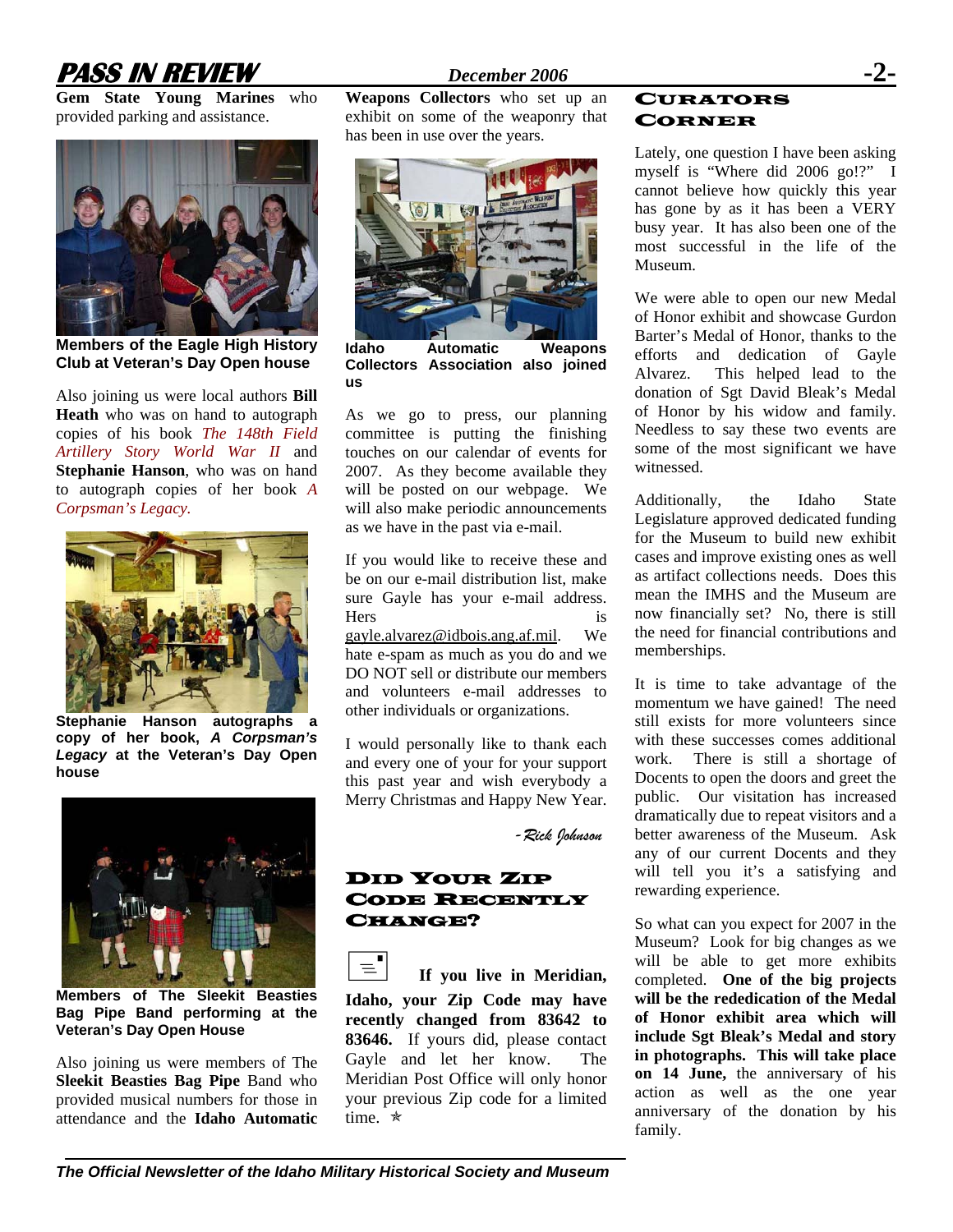I encourage you to come be a part of this Museum as this is an exciting time. You will find a team of volunteers who are some of the finest people you will ever meet. I would like to close my final report of 2006 by thanking them for making the Idaho Military History Museum the quality educational facility it is. You can all be proud of what you have done and I thank you!

 *-Gary Keith* 

### MEMBERSHIP RENEWAL DATES

**Don't forget, it is now time to renew your membership!** Check the label on your newsletter if you aren't certain you have renewed. It will give you the date your renewal is due. If you receive the newsletter electronically, contact Gayle via e-mail.

If you would like to receive the newsletter electronically, send Gayle your e-mail. With another postage rate increase in the mill, every little bit helps!

| <b>Annual renewals are:</b>   |       |
|-------------------------------|-------|
| <b>General Membership:</b>    | \$25  |
| Senior $(60+)$ :              | \$15  |
| <b>Associate (Spouse):</b>    | \$10  |
| <b>Student:</b>               | \$10  |
| <b>Lifetime Membership is</b> | \$375 |

Lifetime payment may be spread out over a one-year period.

In addition, as the year begins drawing to a close, many people contemplate their charitable contributions for the year.

**The Idaho State Tax Commission offers a tax credit for contributions to Idaho Educational Entities which include "An Idaho public or private nonprofit museum."** The Idaho Military Historical Society is such an organization and **donations to the Society qualify for this credit!** Please remember the Museum as you plan your donations for the year.

**Thank you for your support of the Museum.** Don't forget, the Museum is a great place to bring your visiting houseguests too!  $\star$ 

### MOST WANTED



We have some special requests this edition. ¾**We are in need of a Gift Shop Manager.** 

With the guidance of the Gift Shop Committee (and as a member of this committee) this person will place the orders for and inventory the items received from the various businesses selling the merchandise.

This person will also conduct periodic inventories of the gift shop and order replacement items as needed in addition to making sure the gift shop is ready for our weekday and weekend visitors. There will also be the requirement of using the very large noisy "typewriter" to stamp out the periodic dog tag orders.

Do you have experience running or working in a small business and have a couple hours a week you can share with us? If so, please contact Steve Bonde at **[sbonde@imd.idaho.gov](mailto:sbonde@imd.idaho.gov)** for all the details.

¾ **We are in need of Docents.** We have been so short handed of late that Gary is having a hard time performing his job as Curator. He and **we really need your help during the week.** Please give Gary a call (or e-mail him at [gkeith@imd.idaho.gov](mailto:gkeith@imd.idaho.gov)) if you can spare even 2 hours.

¾ **We need an assistant librarian.** Joe has made great strides in sorting and organizing the library but he could use some help.

¾ We are still looking for **116th Engineer** related items from WWII, Korea and Vietnam to include stories, pictures, and memorabilia. $\star$ 

### NEW MEMBERS

*Special Welcome to*: Õ **Douglas Cooper**  Õ **John Locke**  Õ **Kathleen Marquart**  Õ **Andrea Packer** 

\* \* \* \* \*

# **-3-** *December 2006* **PASS IN REVIEW**

### ENDOWMENT UPDATE

Our Endowment balance currently stands at **\$35,204.00 – Another milestone as we progress to our goal of \$500,000!!!**

Recent Endowment Donors include:

**Fred & Ann Anderson Karen Bengoechea**  (In memory of 'Gus' Hofert) **Brig Gen (Ret) Gary Brewington James Barker Stan Herzinger**  (In memory of Clarence Miller) **Stephanie Gowen Locke Ronald Jennings**  (In memory of Earle Winfrey)

We also received two donations (\$150 total) from Twin Falls Chapter of Quiet Birdmen after they received presentations from Bill Miller about the Museum and the 190th FIS mission in the cold war.

We also received a donation from Shadow Hills Elementary after Gary made a presentation there.

With 2006 coming to a close, now is an excellent time to make a financial donation to the IMHS. Your help will assure continued expansion of the exhibits, education projects, and programs that are educating young people and citizens on the military's role in our society.

You can also use your credit card to make an *on-line donation* through a web-based organization we have partnered with. You can also use the form at the end of this newsletter for the *standard mail-in donation*. Look for this link on the Museum's web page. **Click the button to donate now.**

**DONATE NOW THROUGH Network** for Good.

*Thank you for your support of the Society and the Idaho Military Museum!*  $\star$ 

*The Official Newsletter of the Idaho Military Historical Society and Museum*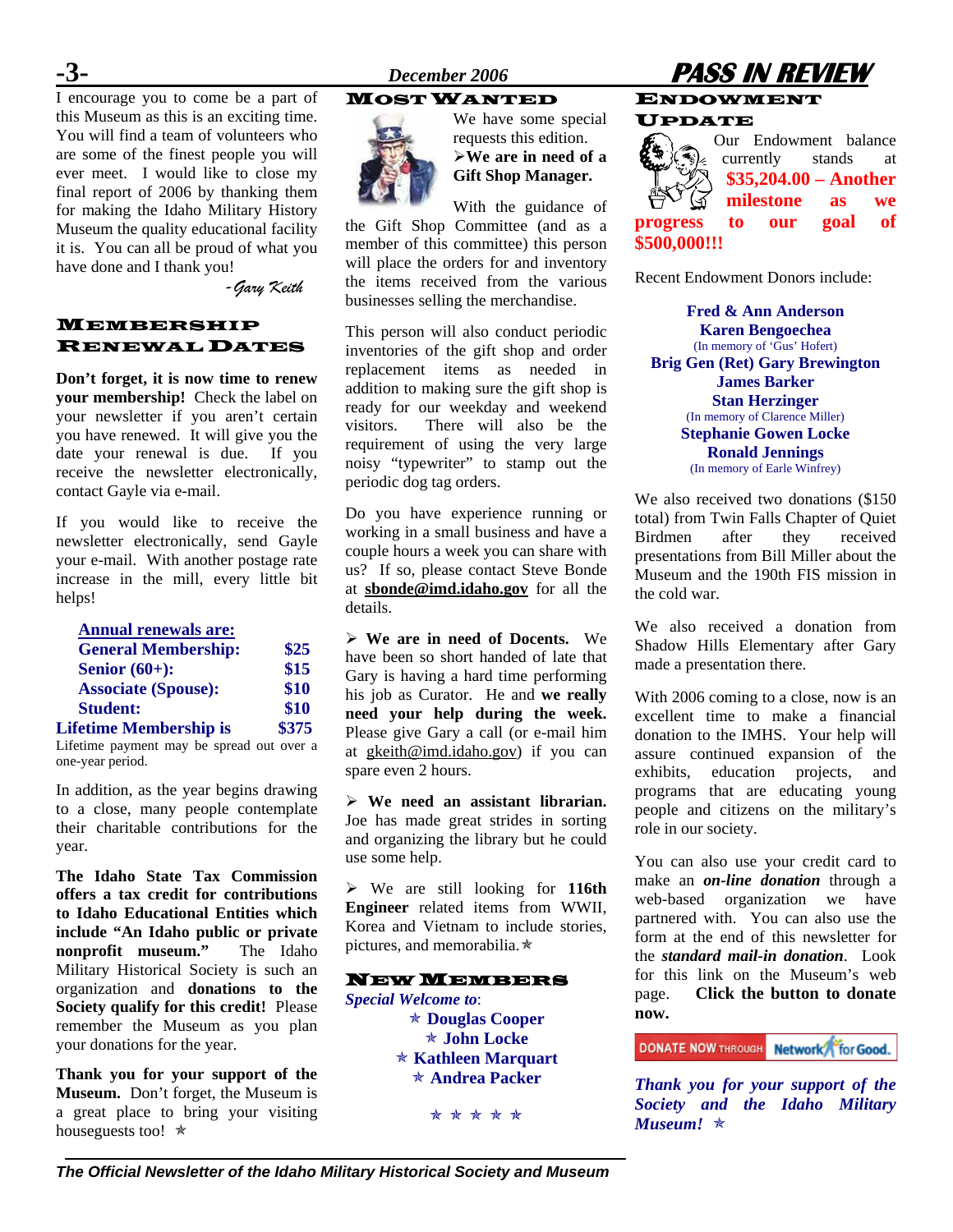### **PASS IN REVIEW** *December 2006* NEW ITEMS IN GIFT SHOP



Local Author Stephanie Hanson (See Letter from the President) has made her recently published book *A Corpsman's Legacy* available to our gift shop. It details the story of her search for

her father, a Navy Corpsman who was killed in Vietnam just before she was born. With this book, Corpsman Gary N. Young continues to heal others through the daughter he never knew.



Noted author and historian Barrett Tillman has graciously made his book *Above and Beyond, The Aviation Medals of Honor* available to our gift shop. It covers

WWI through Vietnam. *Autographed copies* are now available! Makes a great present for the aviators on your Christmas list!

### UPDATE

After the story on POW camps in Idaho during WWII ran (See *Pass In Review*  $3<sup>rd</sup>$  Quarter 2006) we received an update from Merv McConnel.

*"For a period of time, probably 1943 or 44, the old National Guard encampment area north of Fort Street and west of the armory was used to intern Italian POWs.* 

*"One reason I remember it so well is that on one occasion, the POWs, probably at the instigation of the camp commander, put on a genuine Italian feast for all the Army officers in the area, together with their families. Naturally, my father, as the senior officer in the area, was included and he, my mother, and I attended.* [for our new members, Merv is the son of the late Adjutant General Mervin G. McConnel]

*"As a grade schooler greatly interested in the events of the war, I was agog.* 

### *The Italians were very well disciplined and I remember that it was the best (and most) Italian food I have ever eaten.*" ★

### VOLUNTEER(S) OF THE QUARTER

### **Introducing Ray and Effie Rae Wallace!**

This quarter's volunteer is a two for one deal. Ray Wallace began volunteering last December in our artifact collections. Ray served ten years in the USMC and USMC Reserve as a combat engineer officer. Ask him and he'll tell you about all the times he spend bobbing around the Atlantic seaboard in a flat bottomed assault craft.

He even participated in the Cuban Missile crisis, his unit having been activated and ready to go in. After serving in the Marine Corps, Ray became interested in mining and geology and has lived and worked in both Montana and Idaho.

After several months of volunteering and going home to tell his wife Effie Rae about all the fun he was having, she decided to join us as well. Effie Rae began volunteering late last summer and the two of them have proven to be an excellent duo, working together on Wednesday afternoons.

Both are fast learners and have become an invaluable part of our artifact collections team. Because of Ray and Effie Rae, our artifact collections area is getting caught up on cataloging, storage and organization. They are very open to learning about how to care for artifacts and once they learn something, they implement it immediately. Ray and Effie Rae, you can be proud of what you have accomplished in a short amount of time!

*Thank you Ray and Effie Rae! We deeply appreciate all your hard work. You are our Volunteers of the Quarter!* Õ

### NEWS FROM THE FRONT - Easy Company 1- 183rd AVN BN (Atk Hel)

What do you get when you mix homegrown potatoes from Idaho and fresh creamery cheese from Wisconsin? You come up with the best "Cheese and Tater" mix that has ever tantalized your taste buds. Just as the two samples of produce from these two states make an excellent combination, the same is true of the Wisconsin/Idaho "mix" of soldiers in Task Force Talon. Far exceeding the standard for FARP operations and Ammunition upgrades, soldiers from "Easy Company" in TF Talon have excelled in four different locations in Afghanistan.

In FOB Salerno the Soldiers of Easy Company have installed a total of 8 fuel bags upgrading the fuel containment area at the Salerno FOB to over a half million gallons of JP-8. In order to protect the containment liners at the FARP from rotor wash and extreme weather, 19,200 sand bags have been laid to date. The soldiers of Easy Company persisted in completing this task despite severe heat conditions and necessary extended work hours.

KBR fuel operations have also been assisted by Easy Company soldiers. Not only did the soldiers completely remove the previous KBR ground retail point, but they rebuilt a new point which would produce accurate fuel samples and maintain a safe distance from the Ammunition Supply Point (ASP). This task was completed with no heat casualties or recordable first aid cases. These tasks were executed outside of normal operational duties required to support the attack mission of Army aircraft within TF Talon's Area of Responsibility (AOR).

The crews did not stop there; they proceeded to Jalalabad (JAF), Asadabad (ABAD), and Whazi Kwah. At these locations they again went above and beyond the call of normal duty. At JAF, where there was previously no fuel point, Easy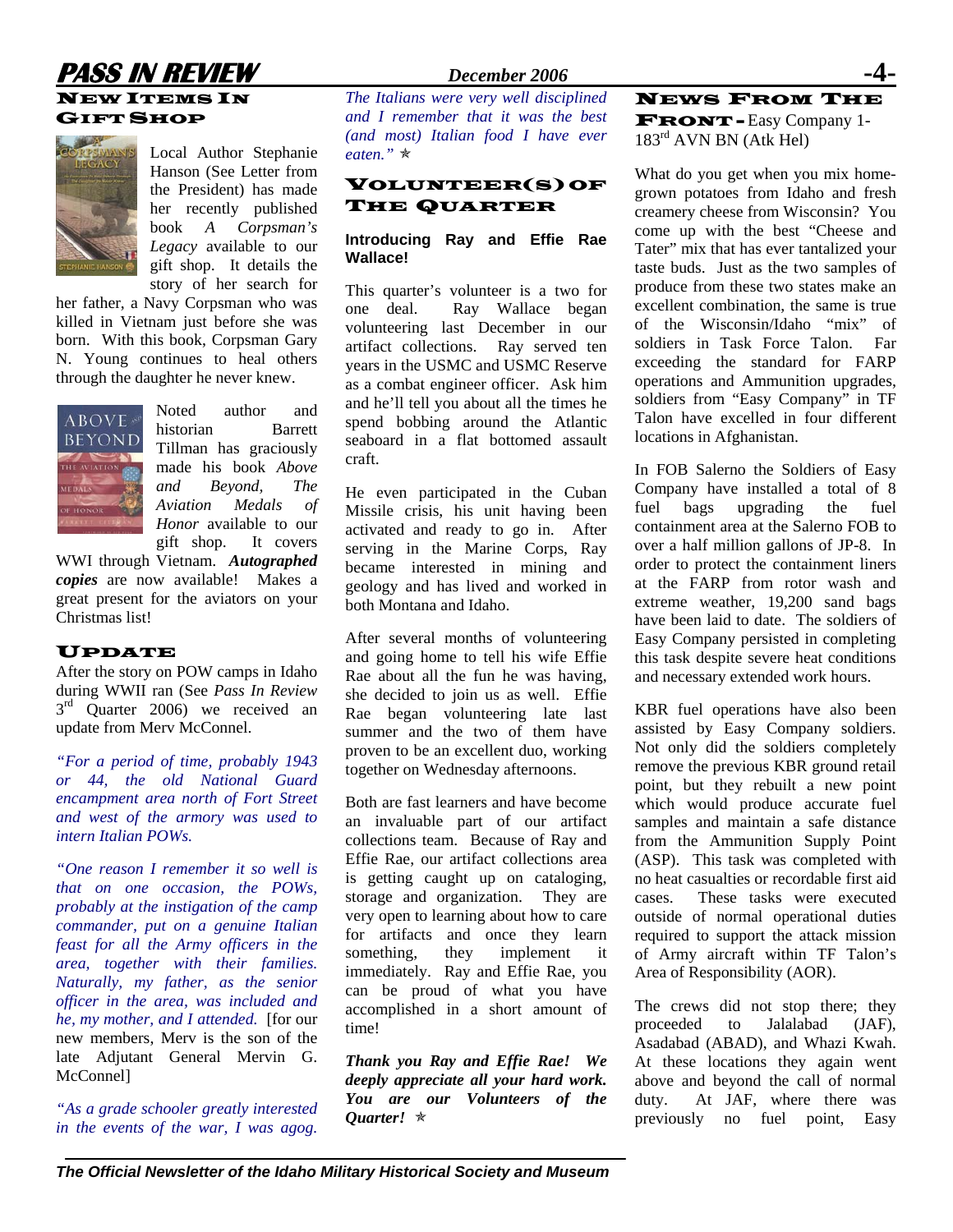Company soldiers constructed a five point FARP with the ability to draw JP-8 initially from 20K fuel bags. Before the project was completed, additional fuel capacity was added to total 140,000 gallon in support of aviation operations. In order to protect the new fuel point and to keep the bag liners in place, the soldiers laid a total of 22,000 sandbags. They also increased the Ammunition Handling Point (AHA) from two CONEX containers to seven.

Reinforcing the area, they installed several HESCO barriers and sandbags to increase force protection. The soldiers completed these tasks while maintaining 24 hour fuel Operations, including the fueling of (a record) 41 aircraft in one day.

While a number of Easy Company soldiers spent time building up the FARP at JAF, another squad journeyed to ABAD on a mission to double the FARP's fuel capacity by replacing an expired 50K fuel bag with two new ones. Laying a total of 6,400 sandbags, they worked tirelessly to ensure the safety and longevity of the new fuel holding point. The AHA additionally benefited from their efforts as they increased its holding capacity from one CONEX container to four. They also revamped the area around the AHA, increasing force protection.

After the completion of the missions at ABAD and JAF, troops pressed on to Whazi Kwah, where fuel operations had ceased due to the fuel's inability to pass sample testing. Easy Company answered the call to duty and again installed a new bag system, increasing the fuel capacity by 20,000 gallons. They also brought the FARP up to aviation-grade standards, making it now possible to continue the mission by pumping a quality product to the aircraft.

When will this adept company hailing from two great states stop? With only a few months left in theatre, Easy Company soldiers will not settle for second best. They press on to Orgun-E and Ghazni hoping to add the upgrade,

repair, and maintenance of these FARP's to their list of high accomplishments.

To date, these soldiers have fueled 8,044 aircraft and issued 4,011,000 gallons of fuel in a hostile work environment, supporting aviation missions throughout Afghanistan and Pakistan. Often, the glory of mission accomplishment in Aviation battalions is reserved for pilots, but when issuing honor for a job well done, let's not forget Easy Company of the 1-183rd, a group that works together as well as (if not better than) "Cheese and Taters."

### - *SFC Tourdot*

### DID YOU KNOW...?

That John H. Bradley, one of the flag raisers at Iwo Jima in the picture below, and whose son James wrote the now famous book *Flags of our Fathers* which has since been made into a movie, attended his Naval Basic Training at **Farragut Idaho?** 



In his own words, John stated *"I'm the one that's second from the right as you're looking at the picture."*[1](#page--1-0)

The other flag raisers are Private First Class Rene A. Gagnon, Corporal Harlon Henry Block, Private First Class Ira Hayes, Private First Class Frank R. Sousley, and Sergeant Michael Strank.

As many of you know, this famous photo is of the second flag raised that day. The first flag was much smaller and was raised about a half hour earlier. It was deemed too small as it couldn't be seen from down below so the second and larger flag was raised.  $\star$ 

### **-5-** *December 2006* **PASS IN REVIEW**  IDAHO FILE INTO **HISTORY**



### **JAMES S. BROOKS WWII VETERAN ADJUTANT GENERAL 1975-1985**

James S. Brooks was born in Los Angeles and raised in Newport Beach, California. He graduated from Newport Harbor Union High School in 1942. *"I went to work driving a dump truck. The first job was at Camp White in Medford, Oregon. When that job was done we came to Boise to work on Gowen Field. Gowen Field was all but completed so we went on to Pocatello and worked on the construction of the airbase there."* (Construction on the Pocatello Airbase began in May 1942 and was completed 15 October  $1942)^2$  $1942)^2$  $1942)^2$ While in Pocatello he met his wife to be, Loa.

He joined the Army Air Force in April 1943 because he wanted a choice in what he would do in the war. If he hadn't enlisted, he would have been drafted when he turned 18. He thought he was signing up to be an aviation mechanic. *"I thought that working on airplane engines was just about as fascinating as anything an 18 year old I* honestly didn't *understand that I had enlisted in the aviation cadet program until I was sent to the Aviation Cadet Center in San Antonito to be classified as to whether I was going to be a pilot, or navigator or a bombardier."* 

His basic training began in May in Kearns, Utah and lasted three weeks. From there he went to Wichita, Kansas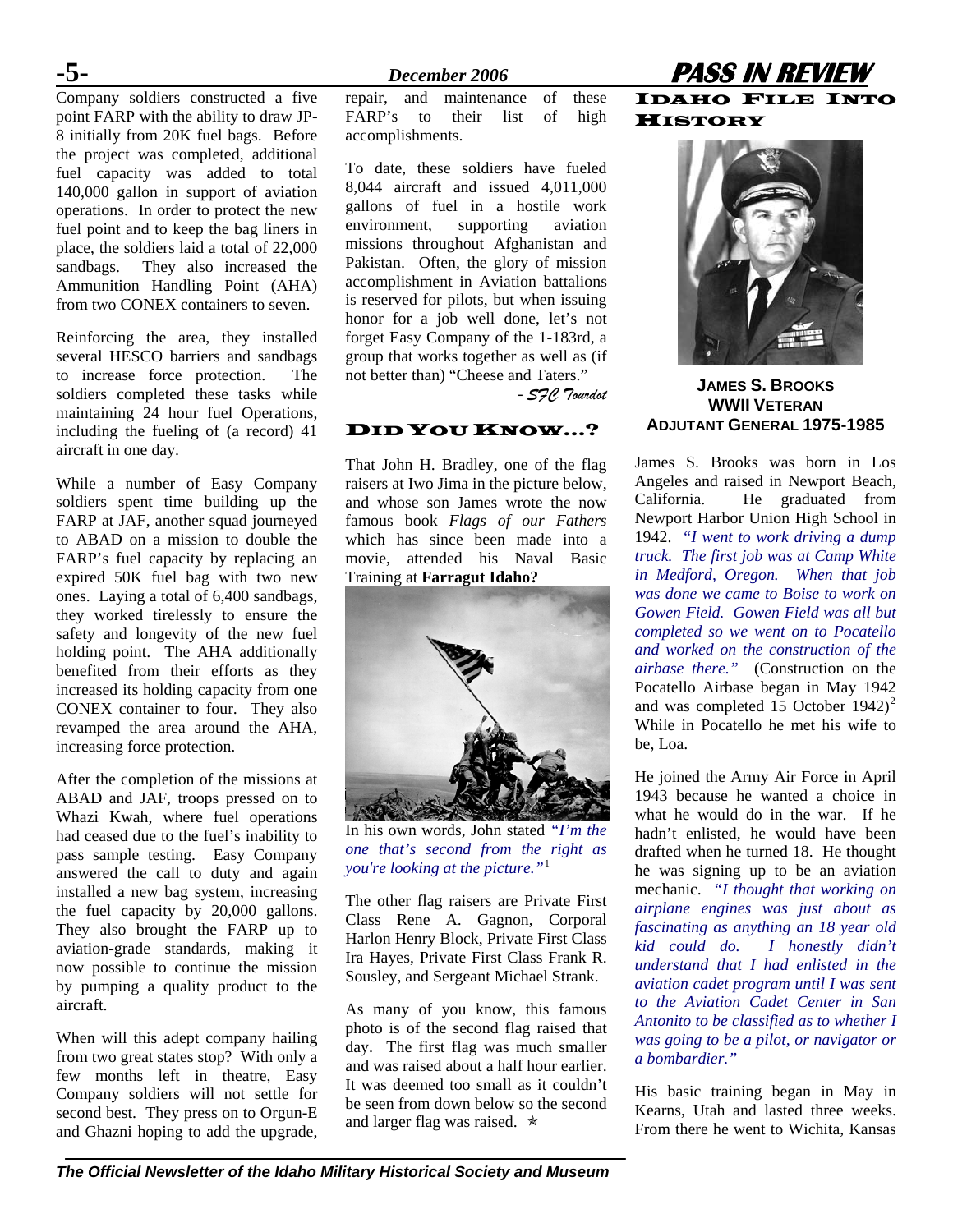# **PASS IN REVIEW** *December 2006* **-6-**

to the University of Wichita for what was called CTD (College Training Detachment). Here basic training continued and included physical training and military subjects/customs along with math, physics, science and the theory of flying. In November he was sent to the aviation cadet classification center in San Antonio.



**December 1944 at Westover Field, Mass. After completing Advanced Individual Training, individuals were sent here to** 

**Brooks,** 

**form the 10-man crews.**  After aptitude testing he was classified

as a pilot. That was followed by preflight training, then primary flight training, basic flight training, and advanced flight training, each of which ran 10 weeks.

He kept wondering when he would be able to ask about working on the engines. He never was! By now, it was getting more difficult to become a pilot as the ranks were filling up. The number of commissioned officers was limited by Congress so the Army Air Forces needed an alternative. The flight officer program was instituted which created Warrant Officers in lieu of Commissioned Officers. Brooks was uncertain whether he would be commissioned a Second Lieutenant or become a Flight Officer and never learned what criteria was used in the decision.

After primary and basic flight training, his advanced training location was Frederick Army Air Field in Oklahoma. Frederick was *"the armpit of America. It was hot and the program was designed to get rid of people; the pressures were incredible. If you 'washed out' you went to Sheppard*  [Sheppard Field in Texas] *for gunnery* 

*school or you went to the infantry."*  The food at Frederick was atrocious and many got sick and couldn't fly. An IG inspection finally cleaned things up. Brooks was commissioned a Second Lieutenant at age 19 years, 5 months when he graduated from flight school in August of 1944. *"By the time I went overseas, I felt I had been as well trained as anybody could get. The training was good, it was tough, it was demanding, but it wasn't unreasonable."* 

 *"By early 1945, I was a B-24 Aircraft Commander. We were scheduled to go to Europe but the war there was about over so they changed our orders and sent us west. As we were being deployed, the staging area for the Pacific at Salinas, Calif. was 'full,' so they had to hold the train full of B-24 Crews, somewhere. The 'somewhere' was Gowen Field! My crew and I were there for about three weeks."* 

His crew did a bit of flying and practiced bombing on the ranges in the desert south of Gowen Road. Brooks also spent time in celestial navigation trainers. He even *"heard Vaughn Monroe play on the same bandstand that is in the club today."* (Not only did he get to see Vaughn Monroe play at the Officers Club but he also was able to reacquaint with Loa. It was a tradition for the citizens to invite service members to their homes for Sunday dinner. Brooks contacted Loa's family in Boise and was invited to dinner; he didn't yet know that Loa, his fiancé, was in Boise!)

From Gowen Field he went to Salinas, California. *"I went to the Pacific and flew with a famous Bomb Group, The Jolly Rogers,* [90th Bomb Group of the 5th Air Force] *until the war was over."*  He was based in the Philippines at San Jose, Mindora. The new crews were not immediately accepted by the veterans. No matter how much training a crewmember had received, they were considered novices and had to be 'checked-out' by the 'old timers' to prove they knew their way around an airplane.



**B-24 Crew 67, 31 March, 1945, Lieut. Brooks – Pilot, standing on the left in the back row** 

*"I hadn't been with the outfit very long before the A-Bomb was dropped. We were packing up and getting ready to move to the northern tip of Okinawa, in fact part of our group was already on ships heading there so I really didn't get any combat flying to speak of."* 

*The missions the Group did fly were generally 'nuisance missions.' We patrolled the area between the Philippines and Formosa looking for anything that floated. That was believed to be how the Japanese were gathering their intelligence for the buildup for the invasion of Japan so our missions were mainly to load up with machine gun ammo and shoot up anything we found in the water."* 

After the A-Bombs were dropped, combat flying ceased. His group participated in the evacuation of the American Prisoners of War from Japan to the Philippines. *"This was the most heart rendering experience I have ever had but it made us all proud to be part of the effort and Americans."* 

Then the missions became *"ash and trash."* The planes by now were quite war weary, they had been pushed to their limits. Sometimes the planes just gave out and pilots had to visit the 'bone yard' for a plane that was flyable.

One of the *"ash and trash"* missions he received was to pick up a new B-24 at the depot in Biak, New Guinea for the older crews of the group to fly home. Upon arriving in Biak, Brooks found

*The Official Newsletter of the Idaho Military Historical Society and Museum*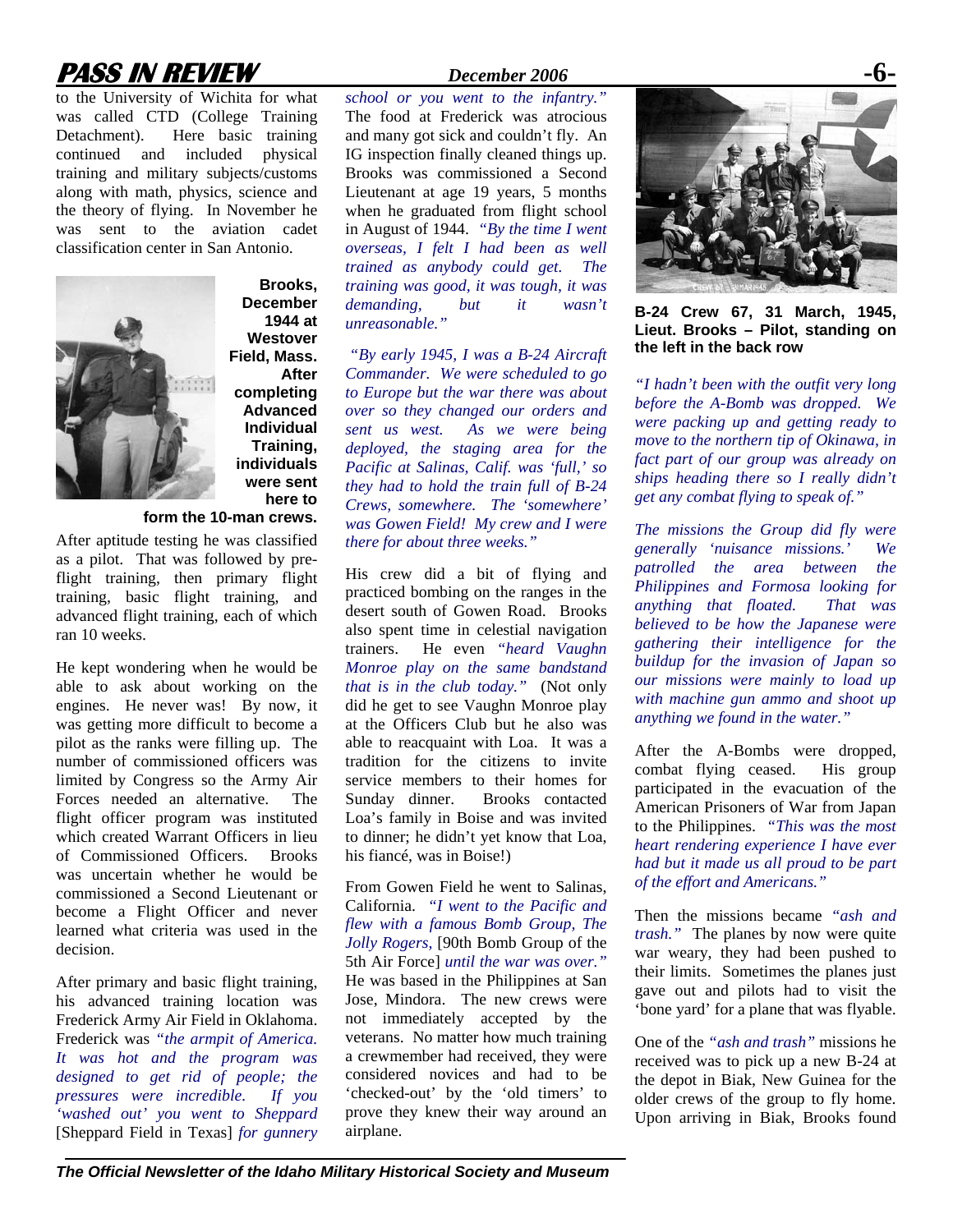that the depot had moved – to of all places – Clark Field, Manila, where he had just come from!

On the return trip, two of the engines on the plane quit and he barely made it to Peleliu. After landing, the plane was no longer flyable and too "weary" to be repaired so he and his crew had to *"bum a ride back to our base at le Shima"* with a layover in Manila to avoid the first typhoon of the season. *(About Peliliu: "It was a Marine Base and though somewhat out of the way, it was the only place in the Pacific that we knew of that had cold beer so all of our flights north and south included a stop there.")*

Once while looking for a *"war weary"*  plane at the "bone yard" at Clark Field, he found the *"Boise Bronc."* After flying it several times, he decided the engines were not in good enough condition to make the trip to New Guinea so another one was selected. He did however pose for a picture with the plane and it was that photo which ultimately led to his meeting Leland Harter of Boise some 30 years later.



**Brooks and the** *Boise Bronc*

Harter, now a retired teacher living near Ashland, Oregon, was the one who had named the plane the *Boise Bronc* after the Boise Junior College (BJC) football team and was the one who had flown the plane in combat.

When the war finally ended, he and his crew didn't have enough points to return home so they were all reassigned as individuals to wherever they might be needed. Brooks was assigned to a Combat Cargo Group that

flew C-46's and was the first U.S. unit to land at Yakota, Japan in September 1945. He lost touch with his crew and never learned what happened to them.

He then spent a short time in Korea and with the 32nd Infantry Division on the southern island of Kyushu, Japan. When the 32nd returned home he was detached from the 5th Air Force and assigned to Military Government, General MacArthur's organization for the governing of Japan, and was made a Procurement Officer. *"My boss gave me the procurement manual, said 'learn it and then we'll talk.' I did and he did and we got along just fine."* 

One memorable event while on this assignment left a lasting impression on him. Outside Kokura, where he was stationed, was a former Japanese Army Ordnance Depot. When sent to investigate an explosion at the depot, long since devoid of all weapons and explosives, he encountered several ammunition storage "igloos"- all open except one and another that was the site of the explosion. (The explosion was attributed to "residual" explosives in the dirt floor.)

After breaking the lock on the one igloo, it was found to contain thousands of bamboo spears about 10' long and sharpened at one end. His interpreter told him that **these spears were to be used by the women, children and old men to fight with when the invasion of Japan began** as there were not enough weapons for everybody. It truly was Japan's intent to fight to the bitter end. *"I believe the psychological effect on our invading forces when confronted by women, children and old men on the beaches would have been catastrophic."* 

Brooks returned to CONUS in September 1946. He was released from Active Duty to the Army Reserve in October 1946. He was awarded the Asiatic-Pacific Campaign Medal with 3 battle stars, the American Defense Medal and the Japan Occupation Medal.

# **-7-** *December 2006* **PASS IN REVIEW**

*"I got a job driving dump truck in California but after two weeks I got into a huge row with the Teamsters Union. I knew I had to go back to school. All the schools in California were filled with veterans so that wasn't looking too good either. I commiserated with my fiancé and she told me I could get into school at Boise Junior College. I packed everything into the back of my 36 Ford and drove to Boise."* He and Loa were married in June 1947 and he started BJC in September.

*"After arriving in Boise, I went to Gowen Field to see about getting into the 'new' Air Guard unit, the 190th Fighter Squadron. I was a bomber pilot and they flew P-51's. They were not interested in me. In September 1947, I joined Troop A, 116th Mechanized Cavalry Reconnaissance Squadron in Boise. I became the XO of Troop A (because of seniority)."* The full time technician at the time was Master Sergeant Charles Brandeberry; it was he who filled out the necessary paperwork to bring Brooks into the unit.



**Fort Lewis, June 1948. This is the first time Brooks had ever seen or been in a tank. Note he is still wearing a flight suit, at the time any uniform was acceptable as Army fatigues had not yet been made available for officers to purchase.** 

After 2 years at BJC, he transferred to Oregon State for two years. He transferred militarily to the 116th Squadron Headquarters based in Caldwell and stayed on the roster as a "Liaison Officer." He didn't attend drills but did attend the annual summer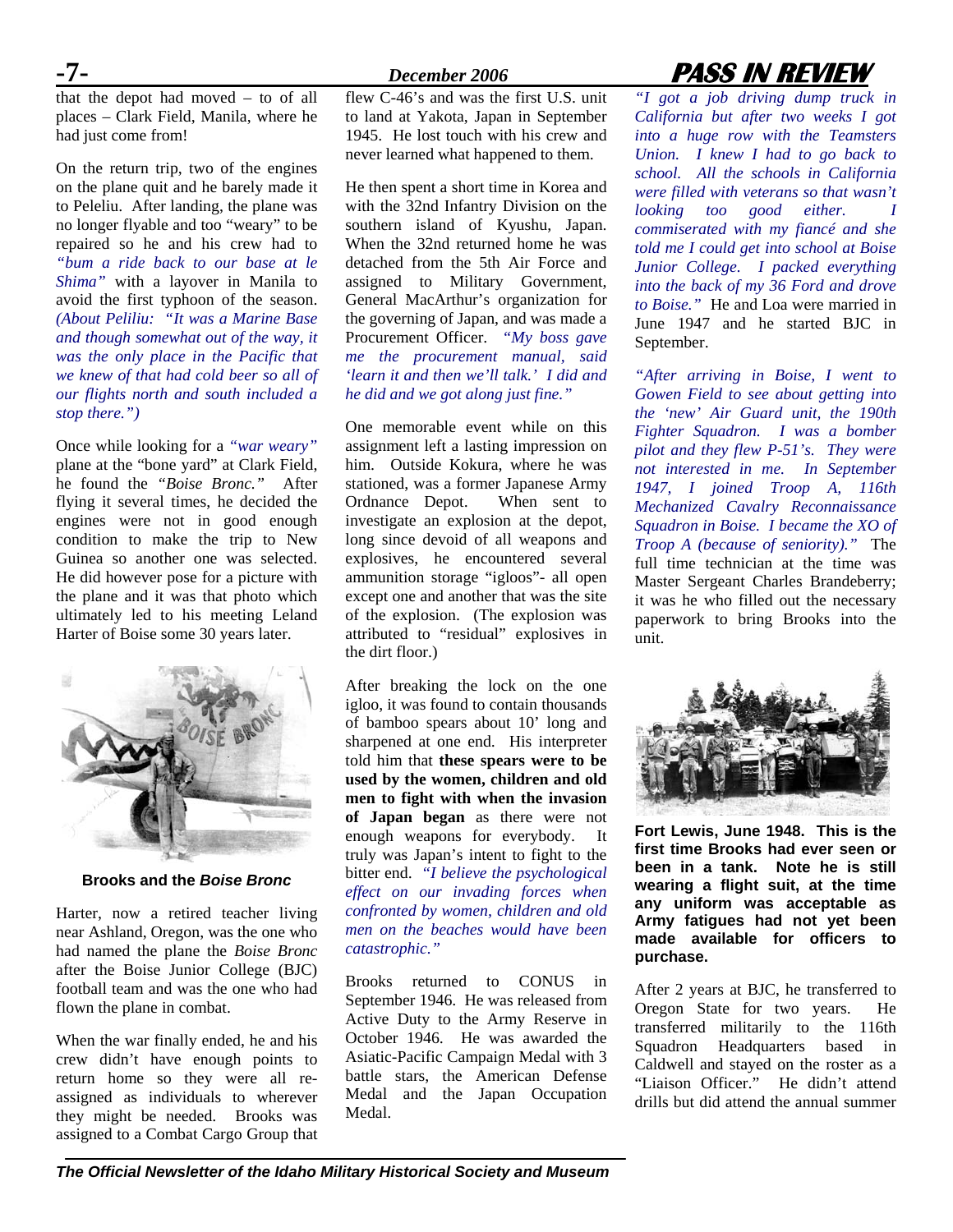# **PASS IN REVIEW** *December 2006*

camp. He graduated in 1951 with a BS Degree in Civil Engineering.



**Fort Lewis, June of 1949. Troop A, Mechanized Cavalry Reconnaissance Squadron at summer camp with M8 Armored Cars** 

*"I missed my own graduation from college in 1951 because I had to leave to attend summer training at Camp Williams, Utah to make enough money to get my family back to Idaho."* 

'Brandy' told Books that the TAG was looking for an engineering officer to develop a training area for the army guard; it was getting too expensive for the Guard to ship all their equipment to other facilities for summer camps. *"Major General Walsh, then AG, hired me right out of school for \$300/mo, not bad in those days. My first job was to design a training site for Idaho, patterned after Camp Williams. I went to work for the Guard and also organized a Light Equipment Company*  [the 127th Engineer Light Equipment Company]. *With this company, I built the first roads, if you want to call them that, and rudimentary ranges in the Orchard Training Area in 1953."* 

In 1952, the Air Guard at the National Guard Bureau discovered it too needed a training site for ANG units in the 8 western states. When the Idaho Air Guard was mobilized for Korea however, Brooks was the only full time engineer officer so he coordinated the ANG's needs as well. Many of the buildings on Gowen Field were rehabilitated as they were a mess, some had people living in them and some were chicken coops. Most of the work was done 'in house,' *"we hired the people, bought the materials and did* 

*the work."* The funding for all of this came from the Air Guard. Brooks became the Post Engineer, and later the State Maintenance Officer. In 1953 Gowen Field became both an Army and Air Guard Training Facility.

He soon added the title of State Budget Officer to his growing list of titles. A captain of the State Guard, John Walters, was the fiscal agent/budget officer for the military department during the war. After the war, the military department started filling up with veterans. Walters was not a federally recognized officer so he retired. This was in the spring of 1952.

Walters had a lady assistant, Helen, who managed the office. General Walsh asked Brooks to move into Walters' office so that he could tell Helen what to buy when requests came in for building materials, etc. *"Oh, and by the way, by the 15th of August, we have to submit our biannual budget."* 

Brooks then spent a week with the chief accountant in the state auditor's office in a crash course on the state's accounting system. Brooks and Helen then put their heads together and came up with a budget. Viola, Brooks was now a budget officer! In January 1953, when the Legislature convened, Brooks presented the budget to the Joint Finance and Appropriation committee. He did the same for the state budget until he retired 32 years later. This was *before* computers and PowerPoint presentations!

*"Walter York was an LTC on the state Army Guard staff and was the owner of Symms/York Printing in Boise and a very respected businessman that had had a lifelong interest in aviation. He was one of the prime movers in getting the Boise airport moved in 1938 from what was then the Boise Junior College campus to where it is now. Wearing his 'citizens' hat, Walt and four of his close aviation-minded business friends were appointed to the first Boise Airport Commission in 1946. The Commission protected and 'ran' the airport and selected the Airport* 

*Manager. It was a Commission of five very influential members of the community. In 1963 one of the 'chosen' five died. Walt went to General Walsh and said it was time for the Guard to be represented on the Commission to 'protect' the military interests at Gowen Field. By then those interests were considerable. I was selected to be the military representative and I stayed on the Commission for 27 years."* 

Now a Lieutenant Colonel, Brooks was selected as Chief of Staff on 1 January 1965. Prior to that, Brooks attended the Engineer Officer Advance Course, the Nuclear Weapons Employment Officer Course and the Command and General Staff Officer Course. He also attended specialized management courses in Logistics, Post Engineer, Civilian Personnel, Labor Relations, Equipment Maintenance and Disaster/Civil Defense.

Using architectural firms from throughout Idaho, from 1955 to 1967, Brooks supervised the design and construction of armories throughout the state as far north as Bonners Ferry and as far east as Driggs as well as the original facilities for Army Aviation, the USPFO, the Army Guard Support Maintenance and the Adjutant General's Headquarters buildings at Gowen Field.

Brooks was confirmed by the U.S. Senate and awarded Federal Recognition as a Brigadier General on 1 December 1967. One of his principle duties as Chief of Staff and Assistant Adjutant General was the planning and development of the Gowen Field Training facility. Having originally established the 200 square mile range and maneuver area (now the Orchard Training Area) in 1953, he was responsible for its use by Guard, Reserve and then Active Army units from throughout the United States on a continuing basis. His service did not go unnoticed; he was awarded the Legion of Merit!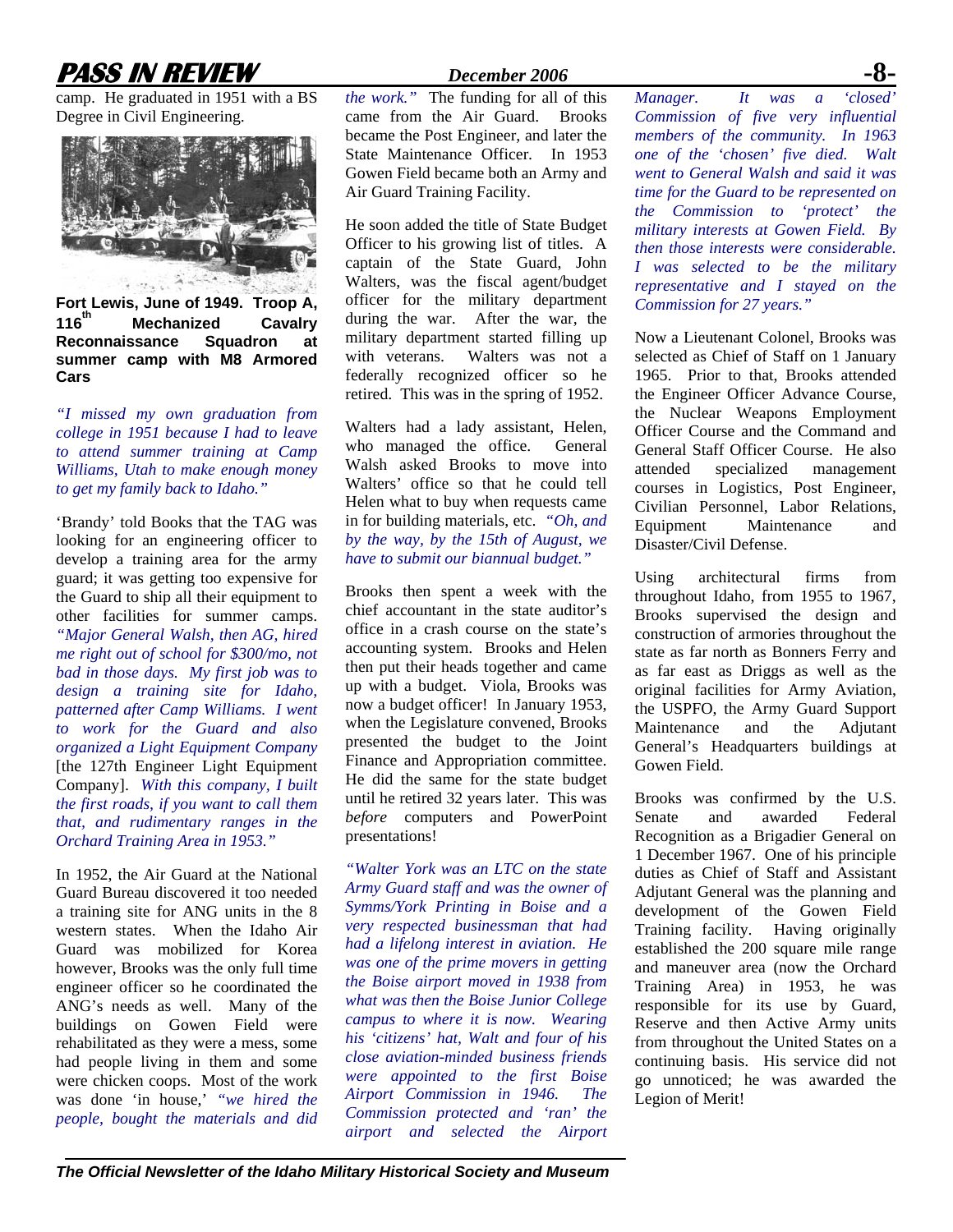

**Summer 1966; from left to right - Col Kenny Nordling, COL Jim Brooks, Brig Gen Jim Trail, MG George Bennett, LTC Everett Morrison and Maj Charles Rountree** 

Brooks maintained flying status for 35 years. He served as State Aviation Officer attending courses in Aviation Safety at Ft. Rucker, Alabama and the University of Southern California. From 1970 to 1974 and in addition to his duties in Idaho, he was Chairman of the Army Aviation Advisory Committee in the Office of the Chief, National Guard Bureau, Washington D.C. during the post-Viet Nam modernization of aviation in the Army Guard.

He published articles in *Aviation Digest* and holds the Master Army Aviator designation. He received the *Francis S. Greenlief Award* for Aviation Excellence from the Chief, National Guard Bureau and was the highest ranking Army Guard Officer in the nation on flying status.

General Brooks was appointed Adjutant General/Commanding General of both the Army and Air Guard, Chief, Bureau of Disaster Services (Civil Defense) and Director of Selective Service for Idaho on 1 December 1974. He was promoted to Major General and received Senate confirmation on 19 June 1975. He attended courses on National Military Strategy at both the Army and National War Colleges.

In addition to his duties in Idaho, he served as a member of the Department

of Army Special Staff for five years as a member of the Army Reserve Forces Policy Committee. He served two of the five years as Chairman of the committee and as a member of the Reserve Components Coordination Council of the Department of Army Staff, both responsible for advising the Secretary of the Army and the Chief of Staff on policy matters affecting the Guard and Reserve. He received a second Legion of Merit at the conclusion of this appointment.

During his tenure as Adjutant General he represented the Governor in recovery efforts following five Presidentially declared Disasters in Idaho, the largest being the failure of the Teton Dam in Eastern Idaho in 1976.

In 1983, General Brooks agreed with the Army's Training Support Center to use the Orchard Training Area and the Idaho Army Guard as co-sponsors of a test and evaluation of various Armorrelated training simulators under development by the Support Center.

This was the Guard's first direct involvement with the application of "hi-tech" in training aids. Subsequent evaluations and interest by Army leadership led to the establishment of a Field Activity of the Army Research Institute at Boise State University and Gowen Field for the sole purpose of developing new training techniques for the Guard and Reserve using the Idaho Guard as a test bed. Later cooperative agreements with the Armor Center at Ft. Knox, Kentucky and the National Guard Bureau in Washington, D.C. led to the establishment of a specialized Tank Commanders Course and other Armor related courses at Gowen Field for use by Guard and Reserve units nation-wide.

General Brooks retired from active status on 5 April 1985 after 42 years and one day of continuous service to the Nation and 38 years to the state of Idaho. He was awarded the Distinguished Service Medal upon retirement.

# **-9-** *December 2006* **PASS IN REVIEW**

During his active service with the Guard, in addition to being a member and subsequent chairman of the Boise City Airport Commission, he also served as a member of the State Law Enforcement Planning Commission, as a member of the first Boise City Comprehensive Plan Steering Committee and as a member of the Boise Mayor's Wastewater Management Committee and as a member of the Greater Boise Chamber of Commerce Military Affairs Committee.

Following retirement, General Brooks served as a consultant to the General Accounting Office on management of the National Guard and to a private contractor in the development of an Environmental Impact Statement and Management Plan for the Orchard Training Area. He served four years as a special assistant to the Mayor of Boise for Transit Affairs. He served four years on the Executive Council of the National Guard Association of the United States and as Chairman of its Track Vehicle Task Force that lead the effort resulting in the first M1 Abrams series tanks being issued to the National Guard.

He has published articles in *National Guard* calling attention to the need for Armor modernization in the Guard and in *Army Aviation* outlining the challenges faced by the Guard in rebuilding Army Aviation following the View Nam conflict.

He is a member of the Association of the U.S. Army and the Air Force Association. He continued to be active in community affairs as Chairman of the Idaho Transportation Department's Public Transportation Advisory Council; as a member of the Ways and Means Committee and the Management Advisory Council of Valley Regional Transit, the Regional Public Transportation Authority for Ada/Canyon Counties. He currently serves as a member of the Board of Directors of the Eagle Sewer District